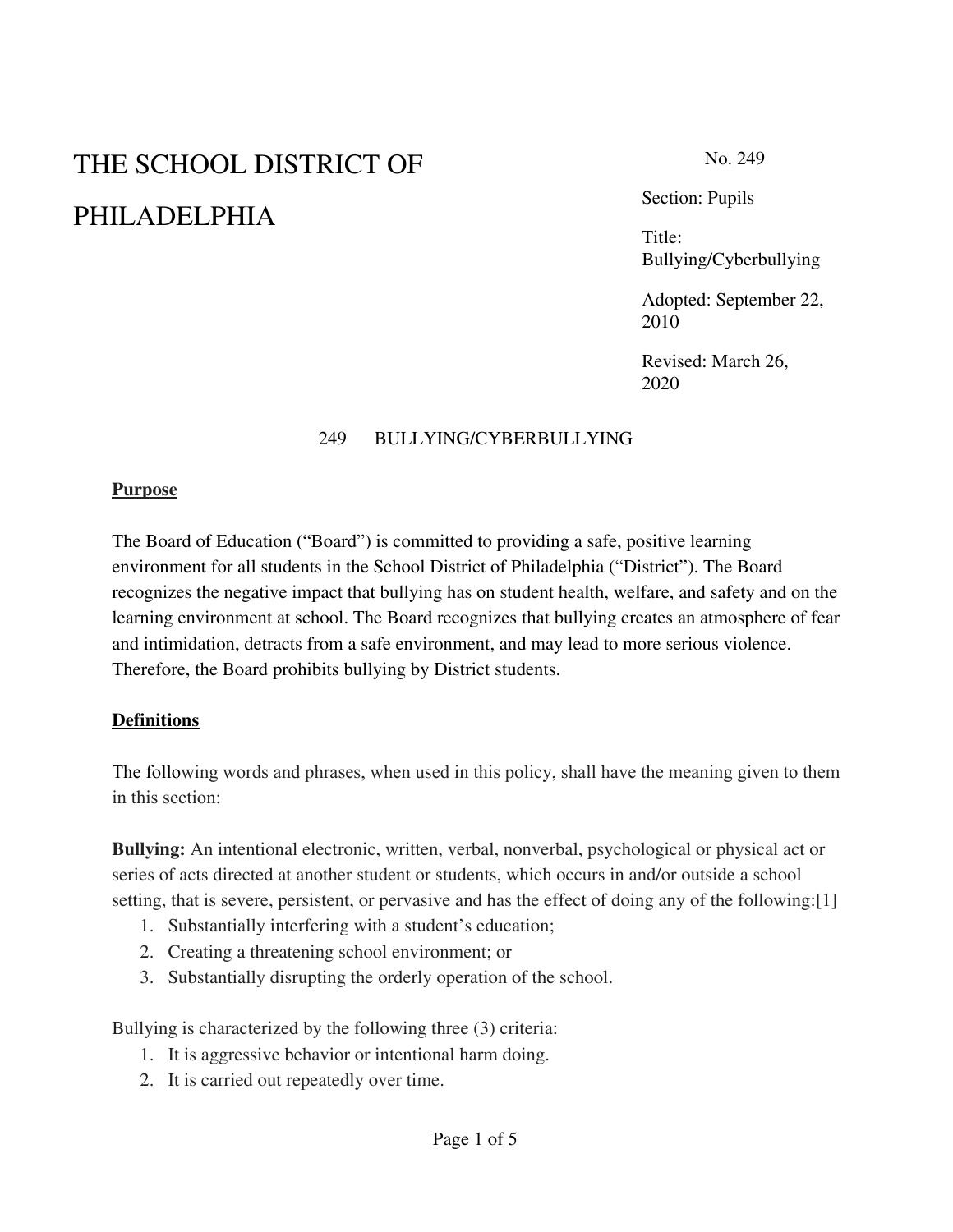3. It occurs between people where there is an imbalance of power (e.g. physical strength, mental capacity, popularity, or social skills).

Bullying can take many forms and can include a variety of behavior. As defined in this policy, bullying refers to direct or indirect action, which may include but is not limited to:

- 1. Physical hitting, kicking, pushing, shoving, getting another person to hurt someone;
- 2. Verbal slurs—including but not limited to racial, gender-based, or religious—name-calling, teasing, taunting, harassment, gossiping;
- 3. Nonverbal threatening, obscene gestures, isolation, exclusion, stalking;
- 4. Psychological or Relational involves spreading malicious rumors, and engaging in social isolations or intimidation; and
- 5. Cyberbullying any form of bullying that occurs by the use of electronic communication devices or through means of social networking, email, instant messaging, text messaging, tweets, blogs, photo and video sharing, chat rooms, dash boards, websites or apps including personal profile websites or apps, such as Snapchat, Instagram, and Facebook.

It is the intent of this policy that the term bullying include, but not be limited to, incidents that are reasonably perceived as being motivated either by any actual or perceived characteristic, such as gender, age, race, color, sexual orientation (known or perceived), gender identity expression (known or perceived), national origin, religion, disability, socioeconomic status and/or political beliefs.

**Bullying designee**: The school-based staff person who receives reports of incidents of alleged bullying, conducts investigations, and determines whether an allegation is substantiated.

**Electronic communication:** A communication transmitted by means of an electronic or communication device, including, but not limited to, a telephone, cellular phone, or computing device.

**Online reporting process**: The process for reporting or submitting complaints of alleged bullying/cyberbullying behavior and documenting investigations, accessible on the District's website at: <https://www.philasd.org/bullying/>

**School setting:** In the school, on school grounds, in school vehicles, at a designated bus stop or at any activity sponsored, supervised or sanctioned by the school.[1]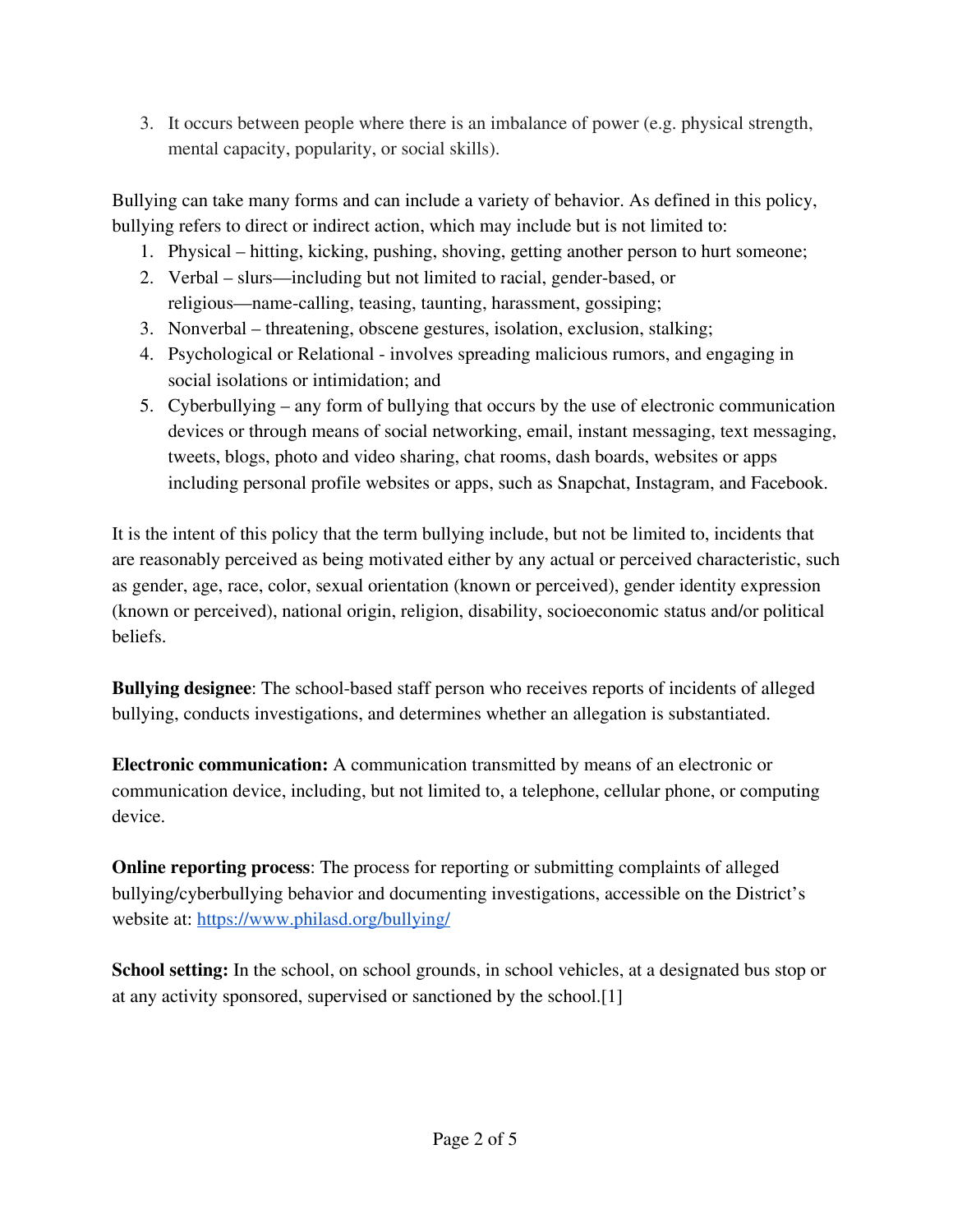### **Authority**

The Board prohibits all forms of bullying by District students. The Board encourages students or parents/guardians of students who believe they have been bullied or witness bullying behavior to immediately report such incidents using the online reporting process or to the building principal or bullying designee, or to any other member of the school staff, including teachers, guidance counselors, coaches and administrators. Any staff member who receives a report of alleged bullying shall immediately notify the principal or bullying designee of same.[1][2]

The Board directs the principal or bullying designee to investigate complaints of alleged bullying promptly and thoroughly, and directs appropriate school personnel to take corrective action when allegations are substantiated, including the convening of an IEP or Section 504 team when appropriate for either the victim or the offender. If the principal or bullying designee does not take action within the time frame required by this policy and its administrative procedures, students or parents/guardians should report the alleged bullying to the District hotline number listed in the administrative procedures to this policy.

Confidentiality of all parties, witnesses, the allegations, the filing of a complaint, and the investigation shall be maintained consistent with the District's legal and investigative obligations. All parties will be treated with dignity and due process.

No reprisals or retaliation shall occur as a result of good faith reports of alleged bullying or participation in an investigation of allegations of bullying.

#### **Delegation of Responsibility**

In order to maintain an educational environment that discourages and prohibits bullying, the Board authorizes the Office of Student Support Services, or other office designated by the Superintendent, to coordinate the District's efforts to comply with this policy and applicable laws and regulations, including:[1]

- 1. Ensuring that this policy and administrative procedures are reviewed with students within 90 days of adoption of this policy and on an annual basis; and
- 2. Annually providing the following information with the Annual School Safety Report to the Pennsylvania Department of Education:
	- a. This policy and administrative procedures;
	- b. Report of bullying incidents; and
	- c. Information on the development and implementation of any and all research-based bullying prevention and intervention programs.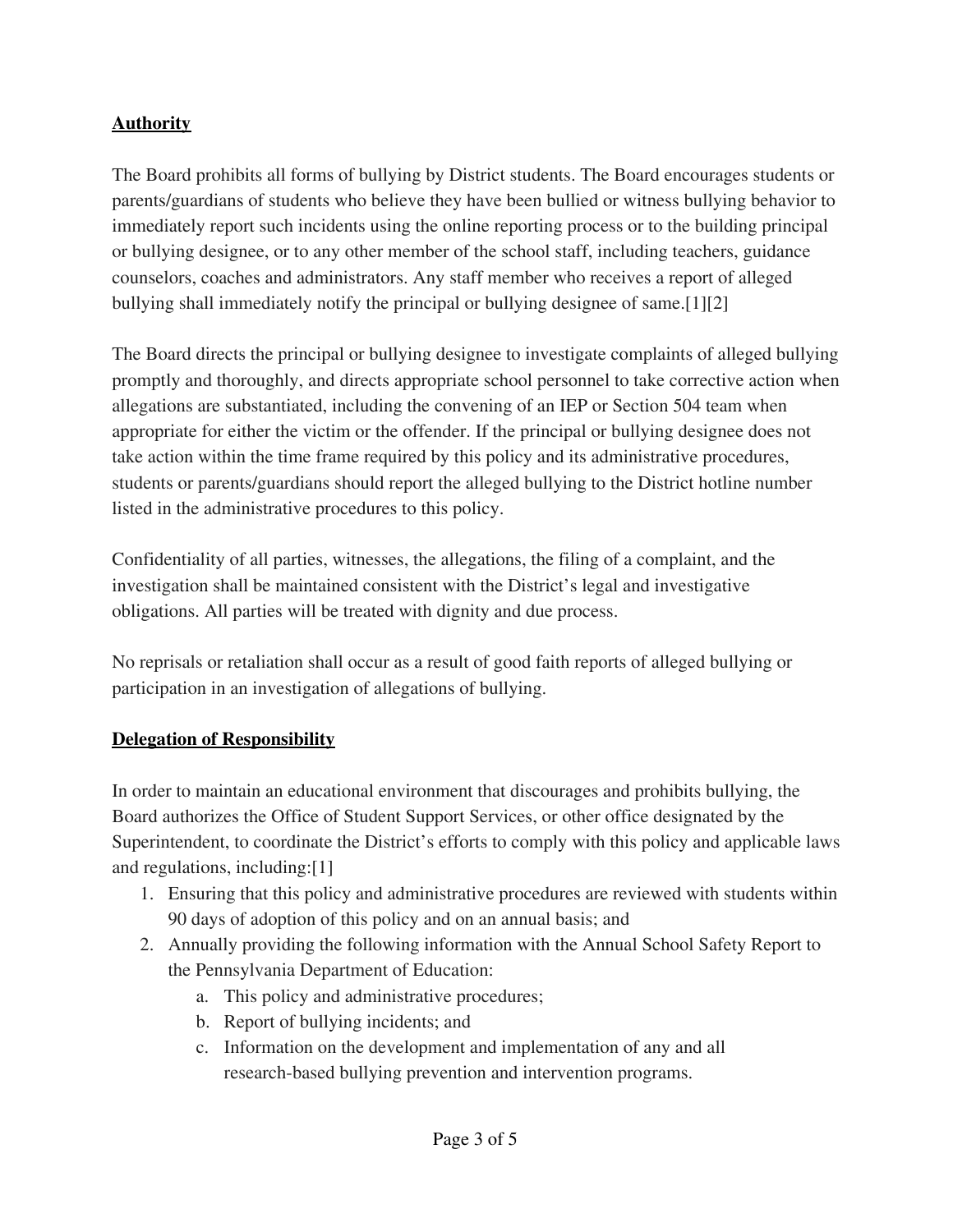- 3. Informing staff about this policy and its administrative procedures, including the availability and use of the online reporting process;
- 4. Posting this policy and administrative procedures on the District's website; and
- 5. Reviewing this policy every three years and recommending necessary revisions to the Board.

Each student shall be responsible to respect the rights of others and to ensure an atmosphere that is conducive to learning and free from bullying. A student who violates this policy shall be subject to appropriate disciplinary action consistent with the Code of Student Conduct, which may include counseling within the school, parental conference, loss of school privileges, disciplinary transfer, exclusion from extra-curricular activities and athletics, detention, suspension, or expulsion.<sup>[1][3][4]</sup>

The Superintendent or designee through the Office of Student Support Services shall develop administrative procedures to implement this policy.

## **Mandatory Regulatory Procedures**

The Superintendent, through the Office of Student Support Services or designee, shall implement research-based bullying prevention and intervention programs in all schools. Such programs shall provide training for District staff on this policy and for effectively responding to, intervening in, and reporting incidents of alleged bullying.[1][5]

All schools shall implement processes to prevent and mitigate acts of bullying, including:

- 1. Posting this policy in every classroom and in a prominent location within each school building;[1]
- 2. Providing professional development on the prevention, identification, reporting, investigation, and resolution of allegations of bullying and cyberbullying;
- 3. Informing students and parents/guardians about this policy and administrative procedures, including the availability and use of the online reporting process, during orientation/open house sessions within the first month of school, and through appropriate school communication (i.e., school website, email, parent/student handbook, posters, flyers); [1]
- 4. Informing students and parents/guardians that bullying and cyberbullying will not be tolerated and providing student training on the definitions of bullying and cyberbullying, examples of bullying/cyberbullying, the reporting process, and consequences of participating in bullying/cyberbullying towards students and staff;
- 5. Conducting developmentally appropriate prevention activities such as: